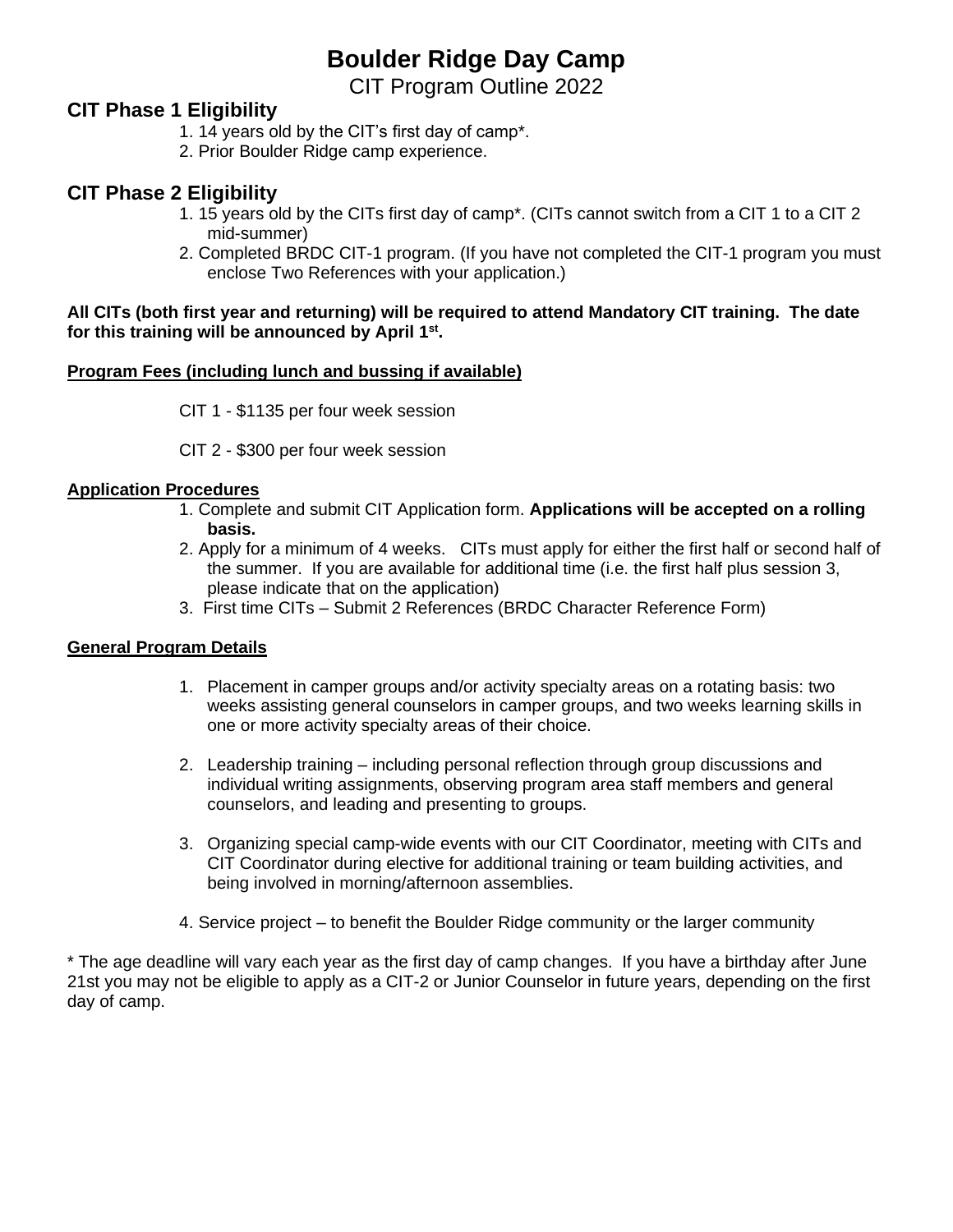# **Boulder Ridge Day Camp**

CIT Program Outline

### **CIT-1 Goals:**

- Develop leadership skills.
- Develop counseling and teaching skills within the BRDC environment.
- Increase sense of responsibility and service to others.
- Assist Senior Counselors with camper supervision.
- Assist Program Area Counselors in carrying out lesson plans in an activity.
- Improve interpersonal skills with peers, campers, and staff.

## **CIT-1 Responsibilities:**

While at BRDC, a CIT-1 will:

- Participate and assist campers in all activity areas.
- Report any behavior problems to the Senior Counselor in the group.
- Act as a positive role model to all campers.
- Make their best effort to learn new skills or improve upon old skills.
- Cooperate with all camp personnel to ensure safety for all campers.
- Complete tasks and/or assignments given to them by the CIT Coordinator, whether individually or in a team setting (e.g. keeping a daily camp journal, participating in team building activities, etc).
- Help campers share in the responsibility of care of the grounds by setting a good example.
- Be prompt, neat, and willing to do more than the minimum requirements.
- See that campers keep their belongings in order and out of the Lost and Found.
- Be sure that campers are properly hydrated and protected from the sun.
- Be alert of and report to the office any elements of danger (e.g. broken equipment, loose nails, poison ivy, etc.).
- Carry out any additional tasks set forth by the group Senior Counselor, Program Activity Counselor, or CIT Coordinator.
- Maintain social distancing from campers and staff whenever possible.
- Practice good hygiene including properly covering coughs & sneezes and hand washing and sanitizing.
- Assist the counselors in correcting campers who are not following the proper hygiene procedures in place.

## **CIT-2 Goals:**

- Successfully program and implement a lesson plan for an activity area.
- Lead a group of campers in their daily activities.
- Continue to increase leadership, counseling, and teaching skills.
- Improve camper management skills.
- Increase preparedness for summer camp counselor position.
- Continue to improve interpersonal skills with peers, campers, and staff.

## **CIT-2 Responsibilities:**

While at BRDC, a CIT-2 will continue to follow all CIT-1 responsibilities, as well as:

- Under Senior Counselor supervision, curb negative behaviors of campers.
- Assist Program Area Counselors in programming and implementing activity lesson plans.
- Lead a group of campers for at least twice, acting as the counselor for the group.
- Lead campers at a program area for at least twice, acting as the PAC for the area.
- Carry out any additional tasks set forth by the group Senior Counselor, Program Activity Counselor, or CIT Coordinator.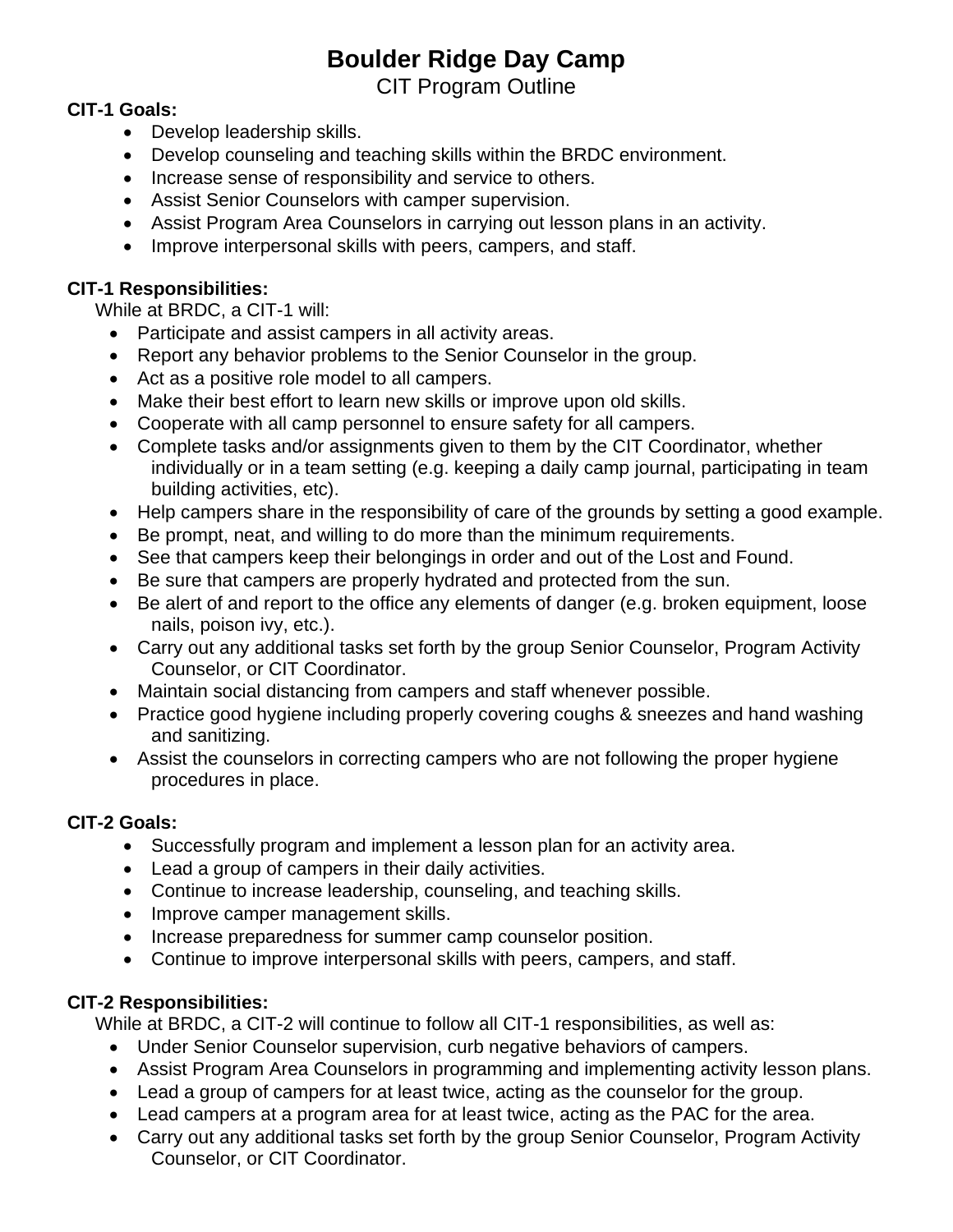



# **Boulder Ridge Day Camp**

2022 CIT Application

# **To be completed by the CIT**

|                         | Date of Birth: ______________________________Grade Completing in June 2022: ________________________                                                                       |              |                 |            |  |
|-------------------------|----------------------------------------------------------------------------------------------------------------------------------------------------------------------------|--------------|-----------------|------------|--|
|                         |                                                                                                                                                                            |              |                 |            |  |
|                         |                                                                                                                                                                            |              |                 |            |  |
|                         | Email: Cell Phone: Call Phone:<br>(Please write legibly, as you will be notified of initial receipt of the application via email.)                                         |              |                 |            |  |
|                         | Position Applying for: $\Box$ CIT-1                                                                                                                                        | $\Box$ CIT-2 |                 |            |  |
|                         | Please indicate your first choice of session(s):                                                                                                                           |              |                 |            |  |
|                         | $\Box$ First Half of the Summer: June 27 <sup>th</sup> – July 22 <sup>nd</sup><br>$\frac{1}{2}$ Second Half of the Summer: July 25 <sup>th</sup> – August 19 <sup>th</sup> |              |                 |            |  |
|                         | If your first choice of sessions is not available, are your dates of attendance flexible? YES                                                                              |              |                 | <b>NO</b>  |  |
|                         | Additional info regarding your availability (optional): [10] Decrement and the control of the Additional info                                                              |              |                 |            |  |
|                         |                                                                                                                                                                            |              |                 |            |  |
|                         | (Please refer to list on last page, list in order of preference.)                                                                                                          |              |                 |            |  |
| <b>Camp Experience:</b> |                                                                                                                                                                            |              |                 |            |  |
|                         |                                                                                                                                                                            |              |                 |            |  |
| Other Camp Experience:  |                                                                                                                                                                            |              |                 |            |  |
| Dates                   | Camp                                                                                                                                                                       |              | <b>Director</b> | City/State |  |
| Dates                   | Camp                                                                                                                                                                       |              | <b>Director</b> | City/State |  |

**References:** *First time CIT applicants only*. Please have at least two people complete the attached form that can attest to your work habits and character. Examples include teachers, coaches, employers, or mentors. **Please do not include friends, parents or family members**.